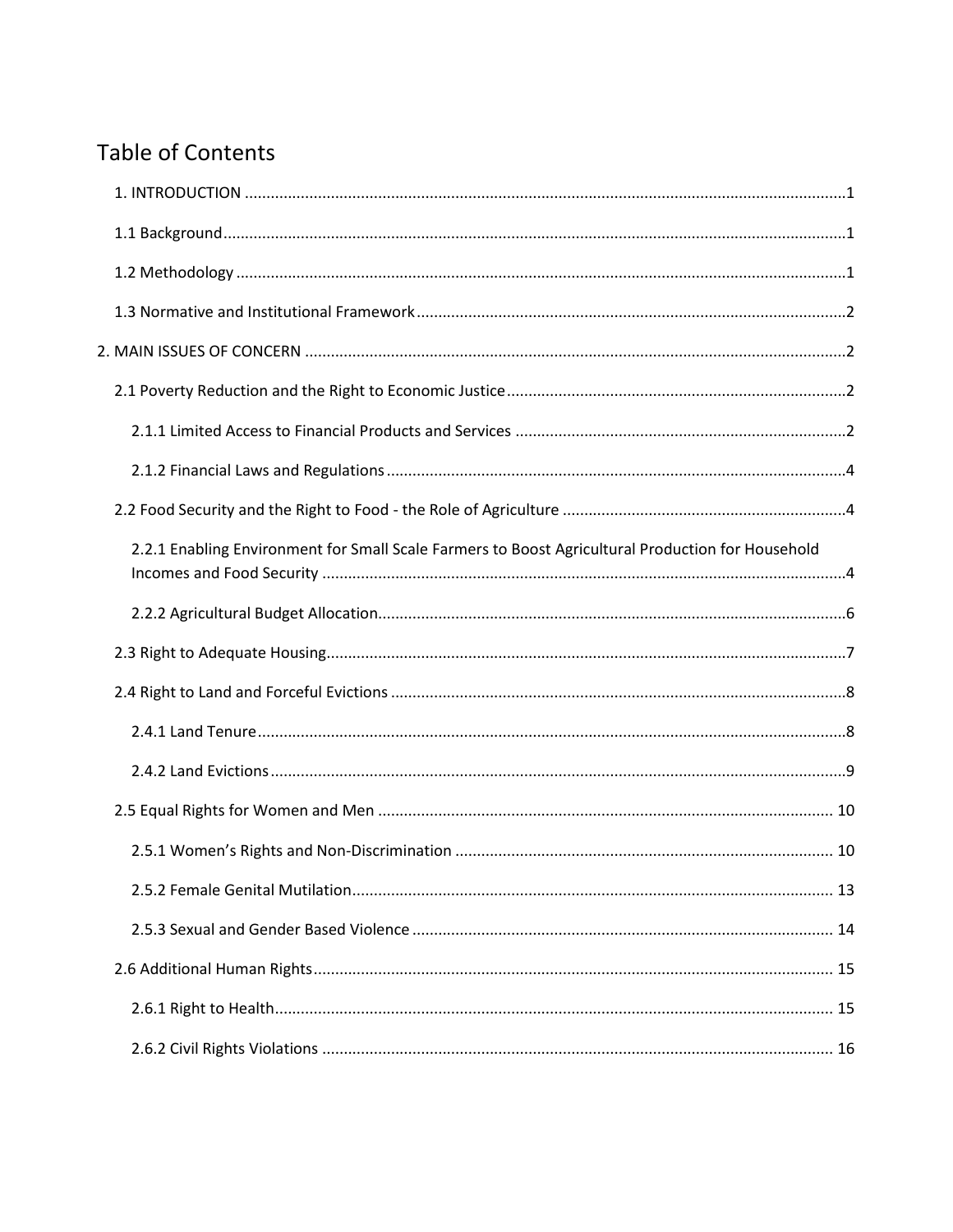**Key words: right to land, forceful evictions, right to adequate housing, gender equality, financial inclusion, enabling environment for small scale farmers, right to food and food security.**

## <span id="page-1-0"></span>*1. INTRODUCTION*

#### <span id="page-1-1"></span>*1.1 Background*

- 1. We Effect, former Swedish Cooperative Centre, was established in 1958. It is a Swedish non-governmental organisation, NGO, which is operating in 25 countries across four continents to tackle poverty and injustice. To do this, tackle poverty and injustice, We Effect works in partnership with just over 160 local organisations around the world, whereof 11 are located in Uganda. Hence this joint coalition is submitted by We Effect's regional Office in Eastern Africa and its Ugandan partner organisations, which work in the following areas: rural development; financial inclusion; housing; environment and climate change; gender equality; and HIV/AIDS.
- 2. We Effect's work derives from the following rights: right to food; right to economic justice; right to land; right to adequate housing; equal rights for women and men; and right to a safe, healthy environment in ecological balance. Thus these rights constitutes the basis for this report. We conclude the following information, based upon issues we meet in our daily work, regarding Uganda's implementation of human right obligations.

## <span id="page-1-2"></span>*1.2 Methodology*

- 3. On 13 March 2014, the CSOs which are submitting this joint submission, were sensitised about the UPR process and agreed to document (report) human rights concerns in Uganda. Thereafter, they met 6-7 October 2015 in Kampala to analyse the first review cycle documents and to share their human rights concerns on the thematic areas they work on. At this stage, the CSOs agreed on the human rights concerns to be covered by this submission.
- 4. The agreed human rights concerns were then converted into a draft, which was shared with all CSOs on 26 February 2016. Each CSO reviewed the draft and sent their feedback to the author. The final joint submission was shared with the CSOs for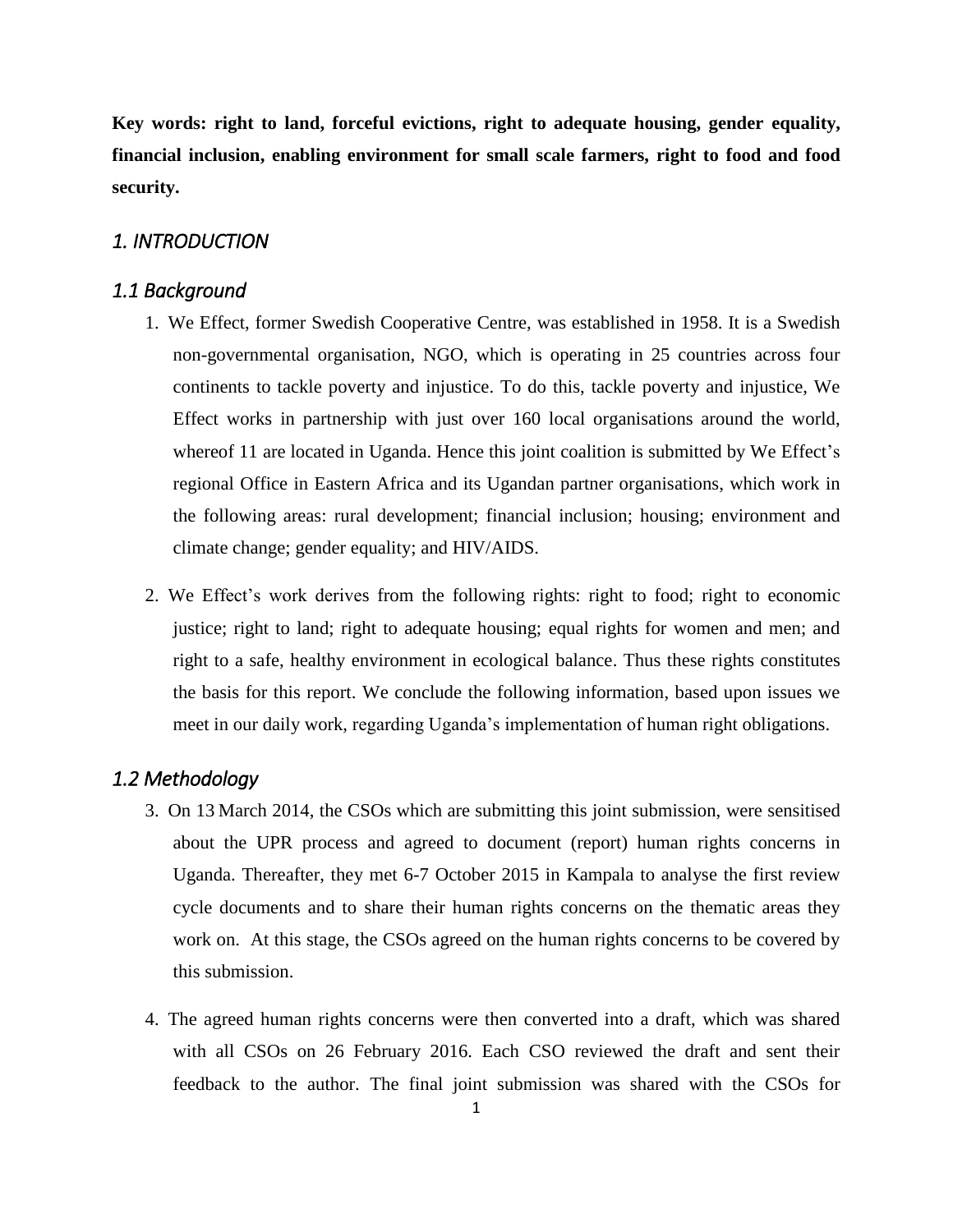validation. Lastly, the joint submission was sent to the Office of the High Commissioner for Human Rights (OHCHR).

# <span id="page-2-0"></span>*1.3 Normative and Institutional Framework*

- 5. Uganda is a member to a number of international and regional legal instruments which address human rights issues. It has also domesticated or otherwise indicated its willingness to be bound by a number of international and regional instruments which protect human rights. Despite this, Uganda has been witnessing serious cases of human rights violations as well as the state's failure to implement and honour its obligations. Whence some of the issues we will mention in this submission.
- 6. Furthermore, during the last review Uganda accepted the recommendation to ratify the optional protocol belonging to the Convention on the Elimination of All Forms of Discrimination against Women, CEDAW, however this protocol is neither ratified nor signed yet. In addition to this, Uganda also accepted to enact the Marriage and divorce bill, however, to date this has not been implemented.<sup>1</sup> (Section 2.5.1 gives further information regarding this situation).
- 7. **We therefore call upon the government of Uganda to ratify CEDAW's optional protocol and enact the Marriage and Divorce bill by June 2017.**

# <span id="page-2-1"></span>2. MAIN ISSUES OF CONCERN

 $\overline{a}$ 

# <span id="page-2-2"></span>*2.1 Poverty Reduction and the Right to Economic Justice*

#### <span id="page-2-3"></span>2.1.1 Limited Access to Financial Products and Services

8. Uganda is part of the International Covenant on Economic, Social and Cultural Rights, ICESCR, (ratified in 1987). Article 11(1) ICESCR provides that everyone has a right to adequate standard of living for himself and his family, including adequate food, clothing,

<sup>&</sup>lt;sup>1</sup> A/HRC/19/16 General Assembly, Human Rights Council Nineteenth session Agenda item 6, Universal Periodic Review, Uganda paragraph 112.8 (from United Kingdom of great Britain and Northern Ireland) 112.23 (Norway), A/HRC/19/Add.1 Addendum, views on conclusion and/or recommendations, voluntary commitments and replies presented by the State under review, paragraph 17.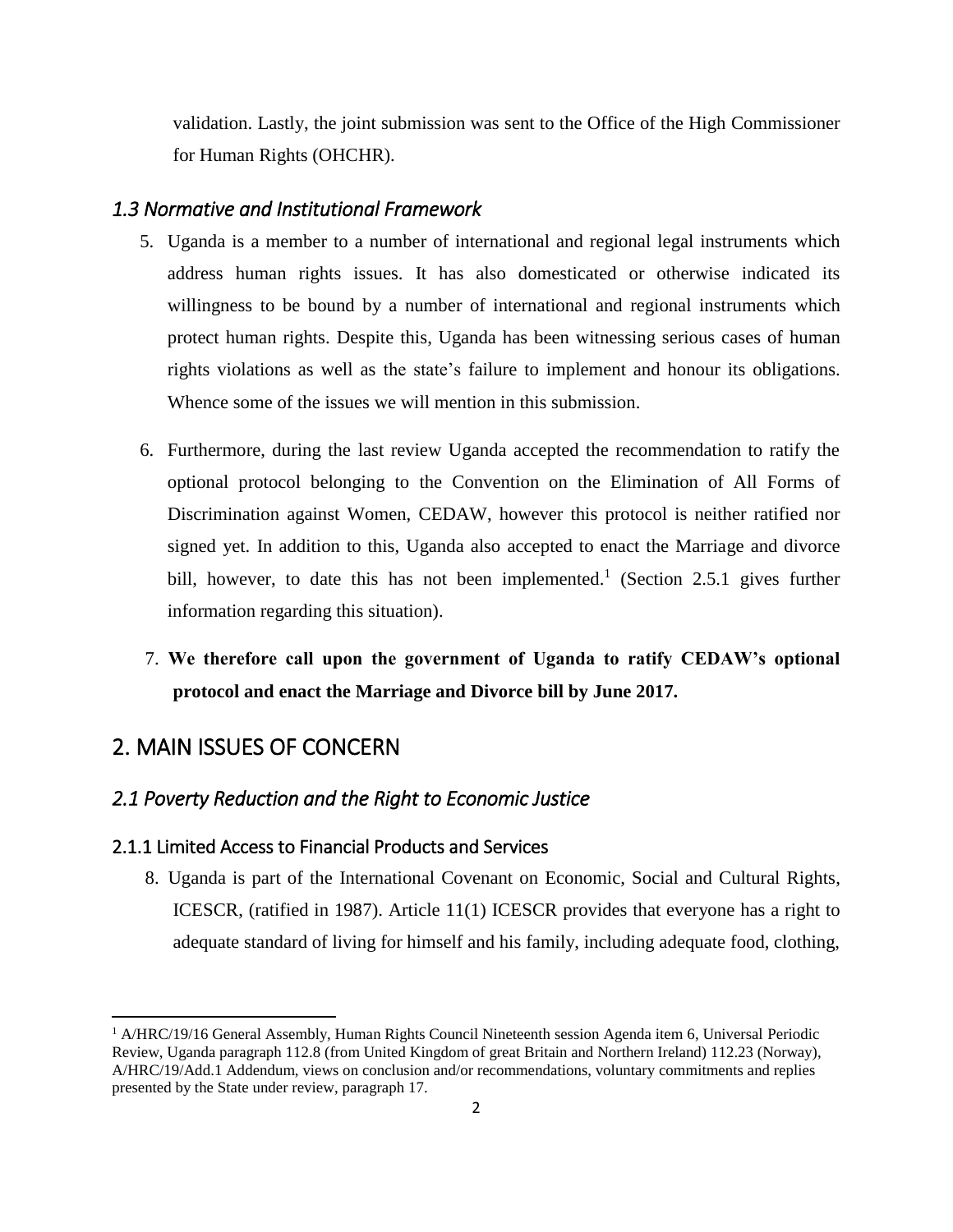and housing. For one to realise her/his rights to food, clothing, and housing access to affordable financial services must be guaranteed.

- 9. We appreciate the actions taken since 2011. Those include establishing a youth livelihood fund and an agricultural credit facility. Maintaining the Microfinance support centre, as well as reviving the Uganda development bank. Additional, appreciated, actions are the recently amended Financial Institution Act that pave way for the development of Islamic finance, bank assurance and agent banking and the consideration to revive the cooperative bank in order to give equal banking opportunities to all citizens regardless of religion. The enhanced availability of affordable financing to viable projects in agriculture and micro and medium scale enterprises is also welcome.
- 10. In addition to actions above, alternative financial institutions (such as Savings and Credit Co-operative, SACCOs, and Savings and Loans Association, SLAs,) providing affordable financial services to low income earners and other rural initiatives funded by the government were promoted. Even so, there is still limited knowledge among a big part of the population of alternative options and modalities of financial access as well as on financial services.
- 11. In rural areas there is a limited access to financial literacy and formal financial services and overall there is still high rates of the population, which are unbanked. According to the World Bank 55 percent of the adult population (15 years and above) do not have a bank account,<sup>2</sup> whereas women represent the larger part of those.
- 12. **We therefore, call on the government of Uganda and the Ministry of Finance, Planning and Economic Development to facilitate branch opening in hard to reach the whole country including rural areas. To promote financial literacy by deliberate and consistent training and educational programs. As well as facilitate and promote linkage of tier four <sup>3</sup> providers to commercial banks.**

<sup>&</sup>lt;sup>2</sup> World Bank URL: <http://datatopics.worldbank.org/financialinclusion/country/uganda>, retrieved 07/03/2016. <sup>3</sup>Tier four: These institutions are not regulated by the Bank of Uganda. They are not authorised to take in deposits from the public. However, they may offer collateralised or non-collateralised loans to the public.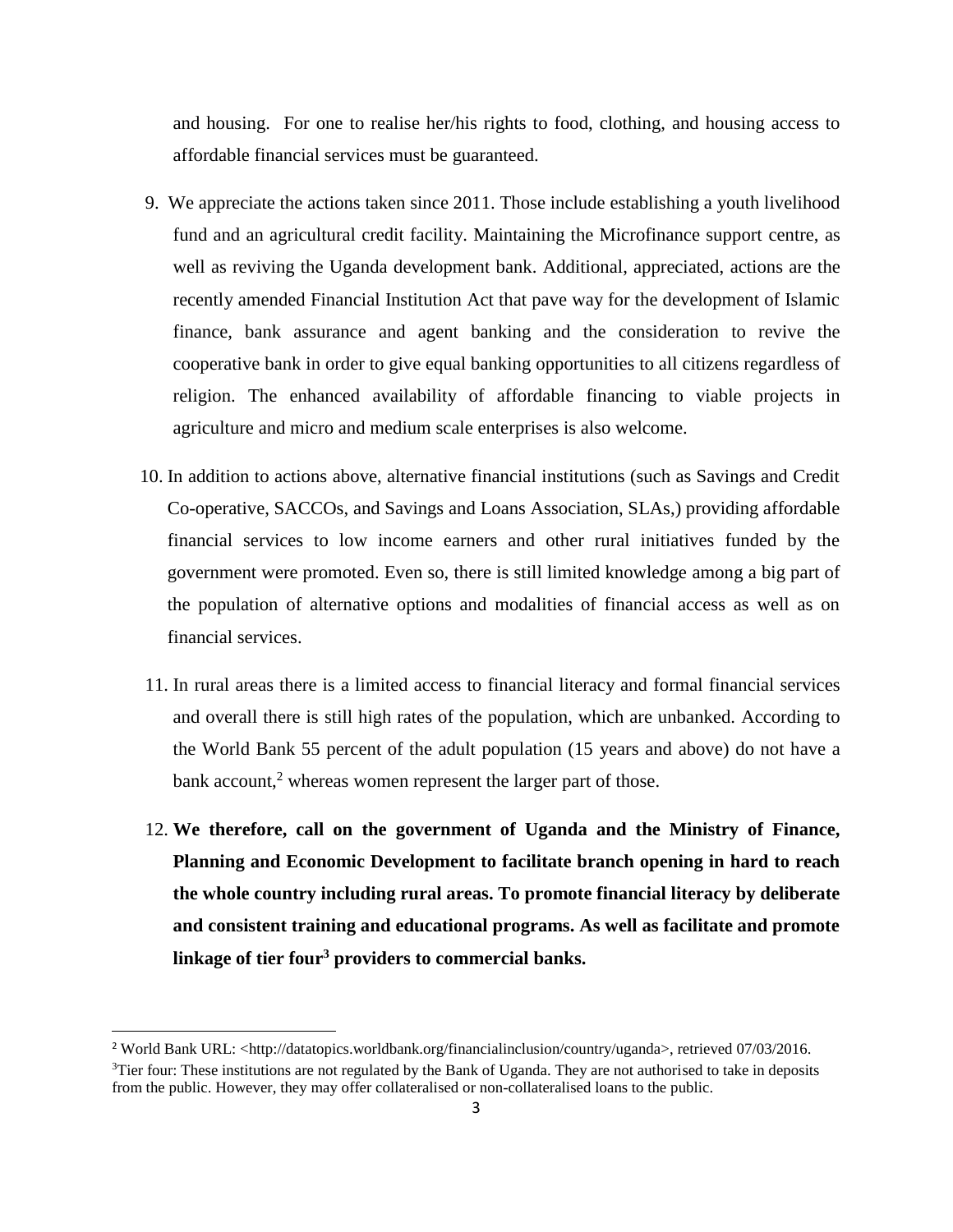#### <span id="page-4-0"></span>2.1.2 Financial Laws and Regulations

- 13. Acknowledged and appreciated actions regarding laws and regulations in relation to finance since the last review cycle are the revision of the current cooperative laws in Uganda, the enactment of the money laundering bill in response to fraud, the finalising of a EAC, East Africa Community, cooperative bill draft for uniformity across the region and the regulation on mobile money transactions.
- 14. Even thus, there are still gaps in the regulations that needs to be plugged. At the moment fund owners and shareholders are losing money in the institutions without remedy. The institutions are losing money due to bad loans and there is no legal support system of recovery. Additionally, the alternative financial markets have varied lending structures, even within the same sector.
- 15. **We, therefore, urge the Ministry of Finance, Planning and Economic Development to ensure a strong regulatory body for alternative financial institutions. This should include establishment of a legal framework and supervisory system for SACCOs, by 2018, which can help to protect member savings and generate confidence towards SACCOs.**

# <span id="page-4-1"></span>*2.2 Food Security and the Right to Food - the Role of Agriculture*

# <span id="page-4-2"></span>2.2.1 Enabling Environment for Small Scale Farmers to Boost Agricultural Production for Household Incomes and Food Security

- 16. As demonstrated elsewhere, in this joint submission**,** Uganda is a state party of ICESCR*,*  which states that everyone has a right to adequate standard of living for themselves and their family, including adequate food, clothing and housing stated in article 11 ICESCR.
- 17. According to the 2015 Global Hunger Index the Ugandan situation is ranked as "serious" and 25 percent of the population is undernourished.<sup>4</sup> Uganda is one of the countries that has a critical nutrition situation for young children due to a deterioration of household

 $\overline{\phantom{a}}$ 

<sup>4</sup> 2015 Global Hunger Index (GHI) URL: <http://ghi.ifpri.org/countries/UGA/>, retrieved 15/01/2016.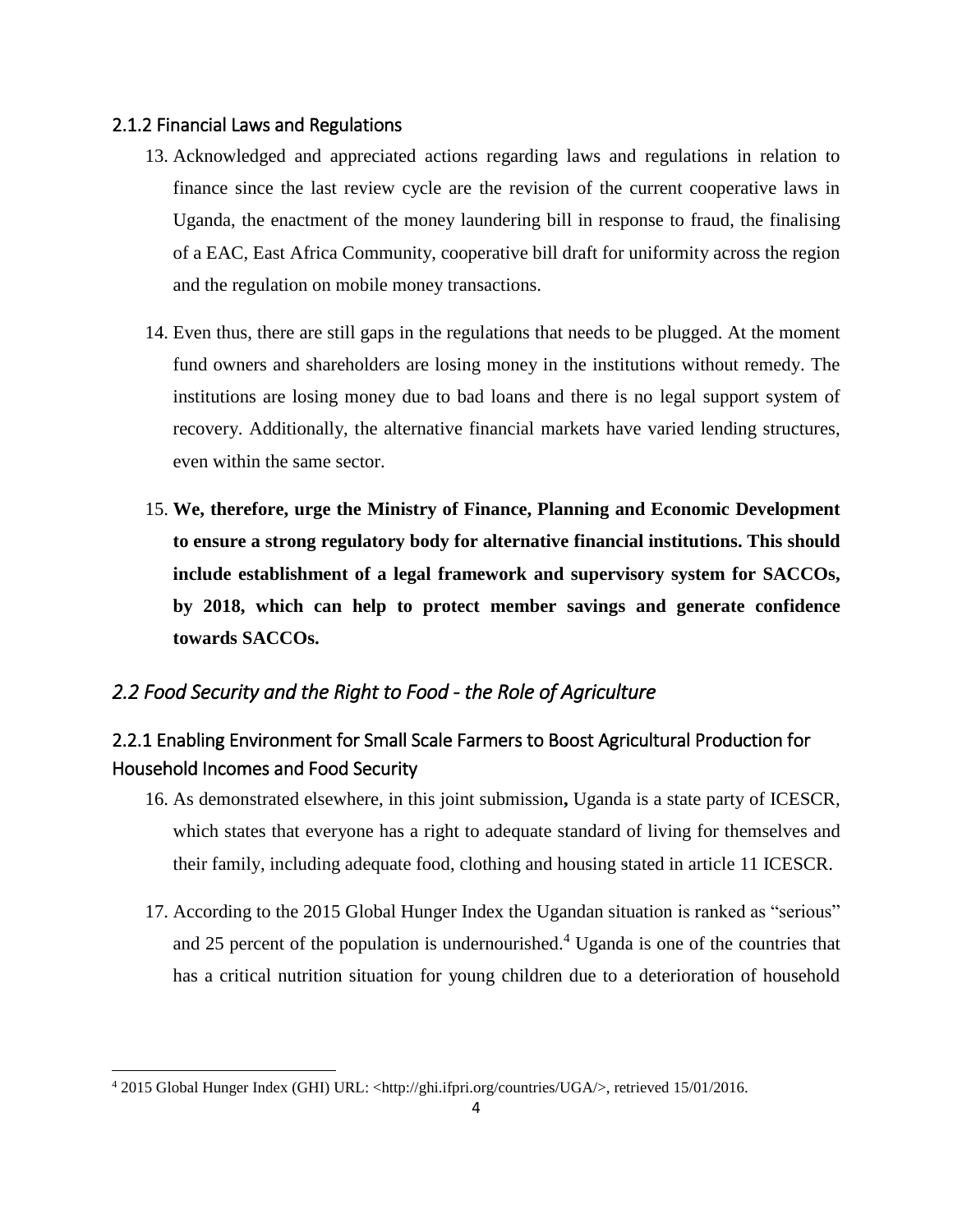food security,<sup>5</sup> whereas children in rural areas suffer substantially higher rates of malnutrition and chronic hunger. The region Karamoja is the worst affected, where up to 45 percent of the households in the region are currently food insecure, moderately or severely.<sup>6</sup>

- 18. Over 85 percent of Ugandans live in rural areas, including millions of farmers. Many of these farmers are prevented to benefit from the country's steady economic growth due to inadequate infrastructure investment; limited access to farm inputs, extension services and credit; limited technology as well as trade and marketing support; fake seed and agrochemicals; and heavy dependence on rain-fed agriculture and natural resources.<sup>7</sup> These challenges and issues are still present even though the government in the past few years has pursued previous policies and strategies under the Plan for Modernization of Agriculture, PMA, which is a multi-sectoral framework that is aiming at transforming subsistence farming to commercial agriculture. Although we appreciate these actions, since it proves that the government has realised that it is an issue, we are still concerned over the situation as the agricultural challenges persists in Uganda. Further issues are for example, in addition to above, low production and productivity; weak implementation of agricultural laws and policies; weak public agricultural institutions; and weak regulation of the seed and agricultural input systems.
- 19. Through the Development Strategy and Investment Plan (DSIP) 2011-2015, which were designed in line with the Comprehensive Africa Agriculture Development Programme, the Ugandan government acknowledges the potential of the sector that, through a growth in productivity, could contribute to increased incomes and improved livelihoods, permitting more citizens to turn to skilled labour, entrepreneurship, and other productive sectors as the source of their livelihoods. Currently private enterprises are the main agents of agricultural development, from farmers and micro-entrepreneurs to local

 $\overline{\phantom{a}}$ 

<sup>5</sup> Regional FSNWG update, September 2015 URL:

<sup>&</sup>lt;http://www.ipcinfo.org/fileadmin/user\_upload/ipcinfo/docs/1\_Presentation-

FSNWG%20September%20Update%2024.09.2015.pdf> retrieved 15/01/2016.

<sup>6</sup> Food Security & Nutrition Assessment- Kamaroja Region Uganda, Executive Summary July- August 2015. The Republic of Uganda, UNICEF, World Food Programme.

<sup>7</sup> Food Security Portal Uganda, URL: [<http://www.foodsecurityportal.org/uganda/resources>](http://www.foodsecurityportal.org/uganda/resources), retrieved 15/01/2016.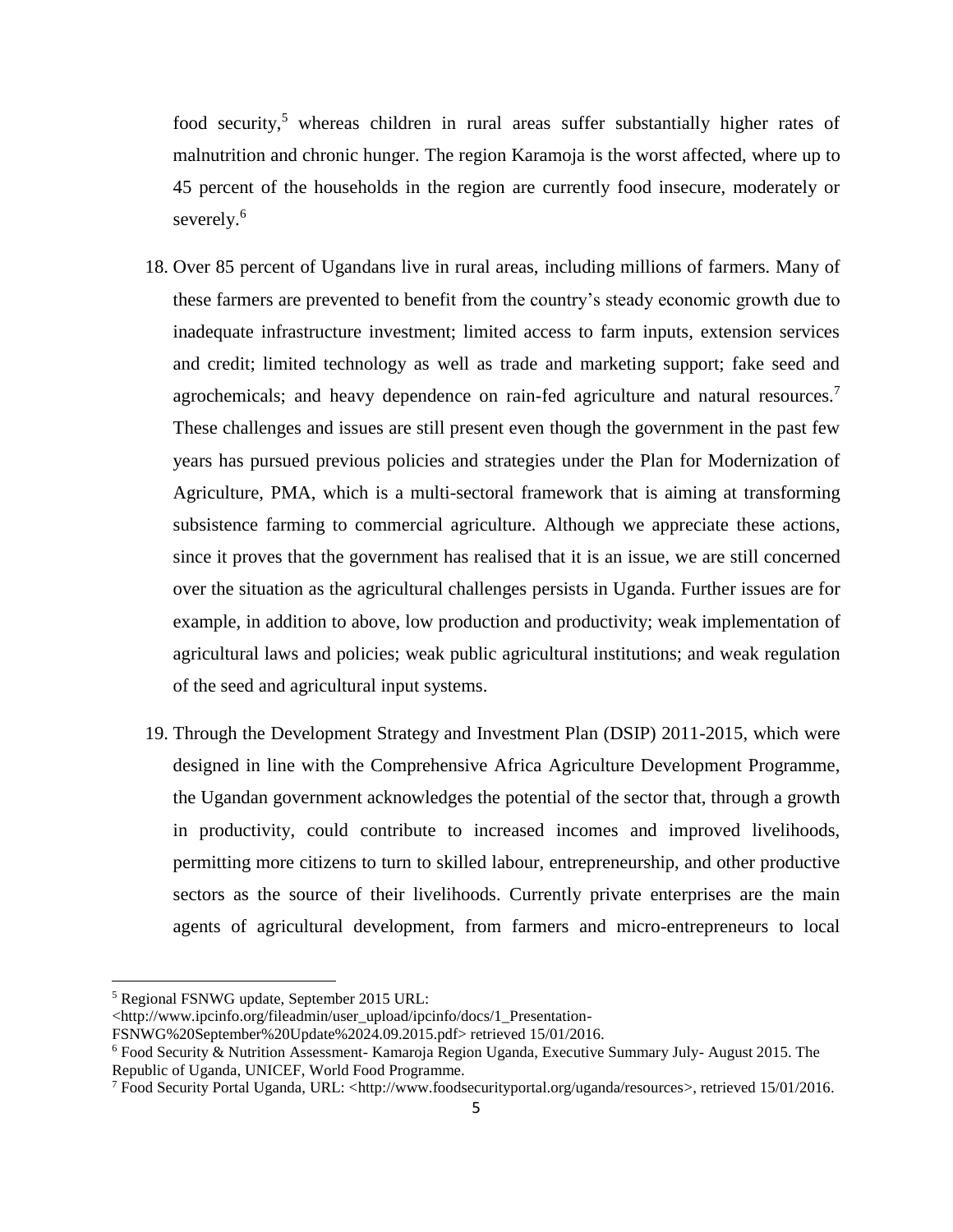manufacturing companies and multinational enterprises. However, the DSIP has had minimal impact due to the fact that it lacked a strategic focus driven by the state to compliment markets especially where they fail or are missing (e.g. labour markets in rural areas). The sector, however, has stagnated for the past five years due to government bureaucracy and a lack of access to quality inputs, finance, markets and skills education. Vocational training institutes for agriculture are few, underfinanced and in some regions (like the North) virtually non-existent. DSIP has not delivered in terms of employment creation in rural areas. The government capacity is generally weak and the political and economic situation further undermined effectiveness.

20. **In order to create an enabling environment for small scale farmers to produce more for their families and meet the market demands we request the Ministry of Agriculture, Animal Industry and Fisheries in conjunction with the Ministry of Trade Industry and Cooperatives to ensure the development of robust and sustainable market systems for agricultural products by investing in services such as agricultural extension and warehousing as well as removing all constraints to agricultural production and marketing, by 2019, in order to honour its commitment to ICESCR.**

#### <span id="page-6-0"></span>2.2.2 Agricultural Budget Allocation

l

21. Uganda is a Member State to the Maputo Declaration on Agriculture and Food Security in Africa<sup>8</sup>. The declaration contains several important decisions regarding agriculture, but prominent among them was the commitment to allocate at least 10 percent of the national budgetary resources to agriculture and rural development policy implementation within five years. We are deeply concerned regarding this commitment and actions taken since the last review cycle. The allocation to the agricultural sector was reduced (from 6.5 percent) to just under 3 percent in 2015, at the same time the budget reading in the same year 2015 reinstated 18 percent Value Added Tax (VAT) on agricultural inputs with view of widening tax base, and this raised a lot of concern for the sector, which the government gives a low priority.

<sup>8</sup> Maputo Declaration on Agriculture and Food Security in Africa (Assembly/AU/Decl.7(II)) 2003.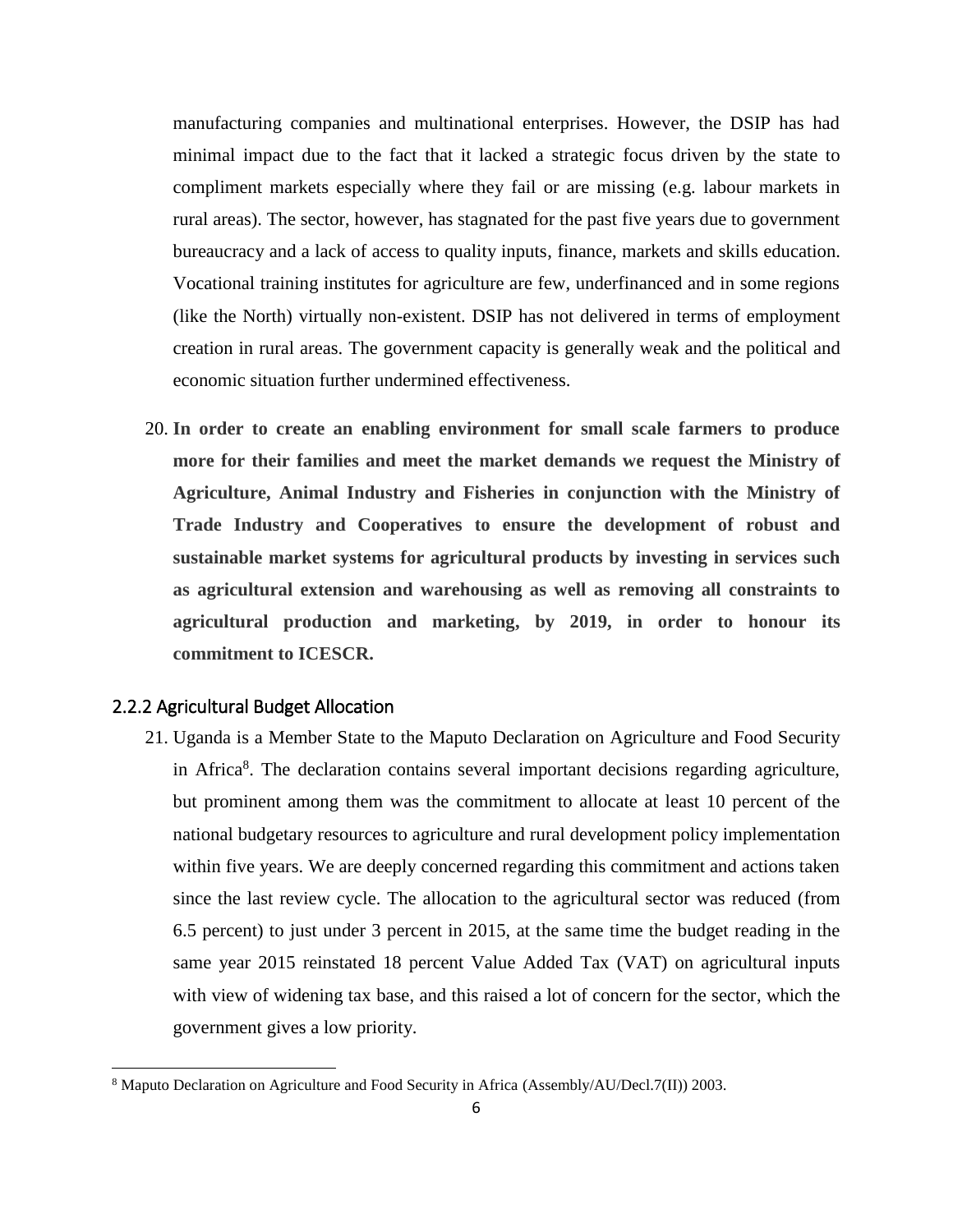22. **Since agriculture still is the backbone of Uganda's economy and employees 80 percent of the population, we call on the government to honour its commitments under the Maputo Declaration and thereby gradually increase its national budget for agriculture and rural development to 10 percent by 2020.**

# <span id="page-7-0"></span>*2.3 Right to Adequate Housing*

- 23. Since the first review cycle a project aiming to combat the adequate housing issue has been adopted. It is a collaboration between UN habitat, Ministry of Land, Housing and Urban Development (MoLHUD) and DFCU bank. The project, the Kasooli project, is located in Tororo. One million USD was asserted for the project (from UN habitat and DFCU bank) and the budget increased for 2015/2016 when Shelter Afrique contributed to MoLHUD. In addition, the government of Uganda has implemented programmes such as: Transforming the Settlements of the Urban Poor: A Secondary Cities Support Programme (TSUPU) and Uganda Support to Municipal Infrastructure Development Program Project (USMID), aimed at increasing housing stock and improving urbanisation in Uganda. These have been supported by World Bank, Cities Alliance and other international development partners.
- 24. Even thus these efforts, adequate housing still remains an issue, and even though the right to decent accommodation was mentioned in Uganda's national report 2011, nothing was reported on what the government has specifically done in relation to this right.
- 25. The housing situation in Uganda at the moment is unsustainable and since 2012 it has a backlog of 1.6 million housing units, hence 900,000 units are inhabitable and 700,000 units are temporary structures. An average household in Uganda has five members, which means that the backlog can covers as much as 8 million people. In addition, Uganda has a recurrent housing deficit of 100,000 units per year. This points to the lack of baseline data on housing stock. There are also no set targets by the government to address the housing backlog. Cases where there are targets are not aligned to the national development plan, NDP, 11.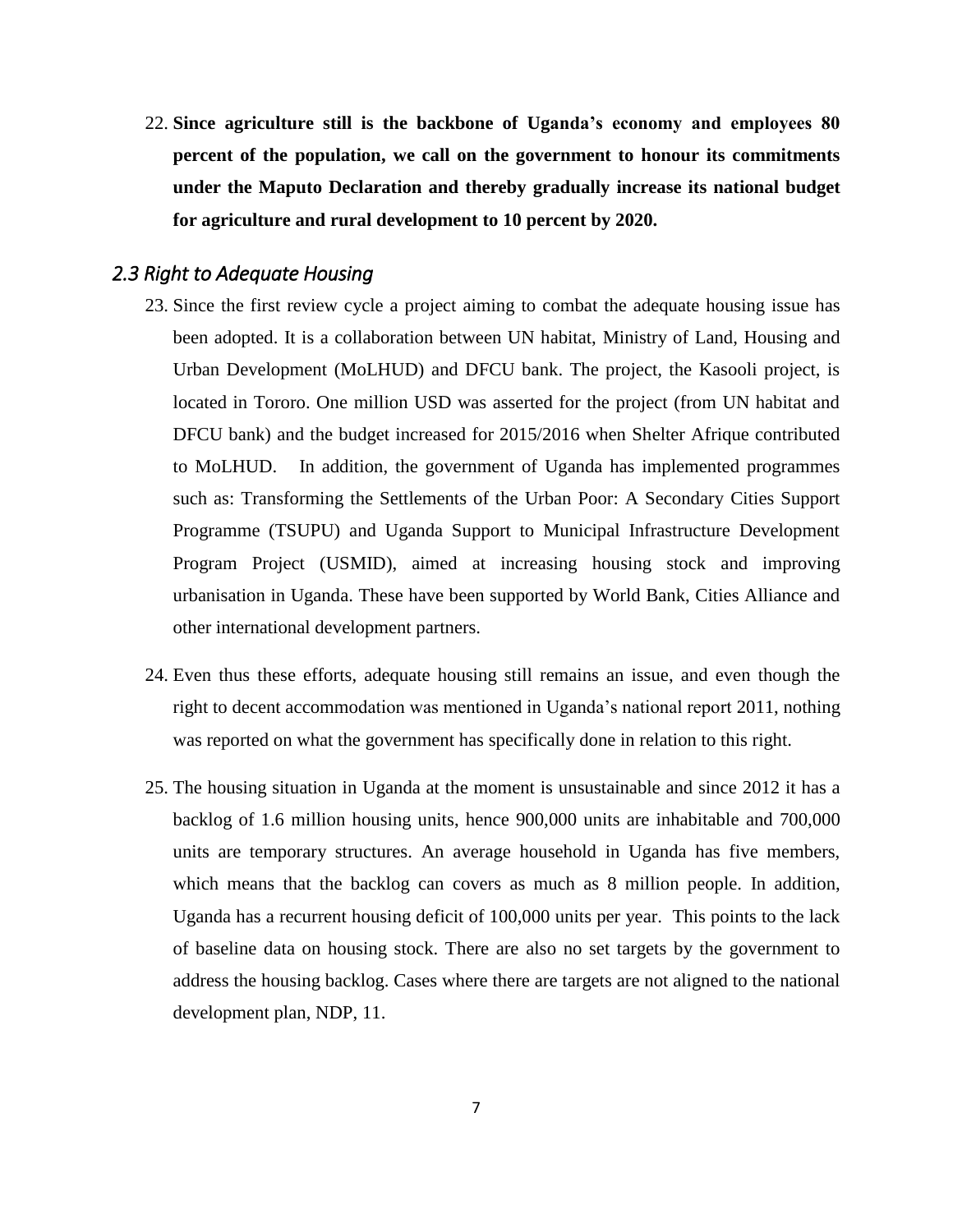- 26. Uganda's population of over  $37$  million<sup>9</sup> is growing, and estimated to be about  $49$ million by 2022, which results in an even bigger housing need. To be more precise 3 million additional housing units will be needed.<sup>10</sup>
- 27. In the NDP 11 housing is categorised as human capital development, but it is more than just bricks and mortar. Decent and affordable housing is the key to other vital rights, such as clean and safe water, hygiene and sanitation, health, food, security and livelihoods.
- 28.Moreover, an attempt to combat this issue is to contribute with 1 percent to housing finance from the National Social Security Fund. This will create an opportunity for Ugandans to access funds to build their own homes at affordable rates. At the moment the funding for this is very low, only 0.37 percent of the national budget.
- 29. **We call upon the Ministry of Lands Housing and Urban Development to pass and implement, by December 2017, the National Housing Policy, which will regulate the housing sector more efficiently. We also request the government to gradually increase the housing budgetary allocations to 3 percent by 2019, both at national and local government level, to enable implementation of policy frameworks in a participatory manner. In addition, we call upon the government to institute a housing fund for access to affordable housing finance packages more so for low income earners.**

#### <span id="page-8-0"></span>*2.4 Right to Land and Forceful Evictions*

#### <span id="page-8-1"></span>2.4.1 Land Tenure

l

30. The government's proposal to recognise customary tenure system to be a part of other systems and establish land registry system for certification of land is appreciated. However, this has not been implemented. In addition to this, it was noted in the last review cycle that indigenous groups that held land under customary tenure did not have

<sup>9</sup> CIA Uganda URL:< https://www.cia.gov/library/publications/the-world-factbook/geos/ug.html>, retrieved 07/01/2016.

<sup>&</sup>lt;sup>10</sup> Ministerial Policy Statement for Lands Housing and Urban Development 2013/2014-2017/2018.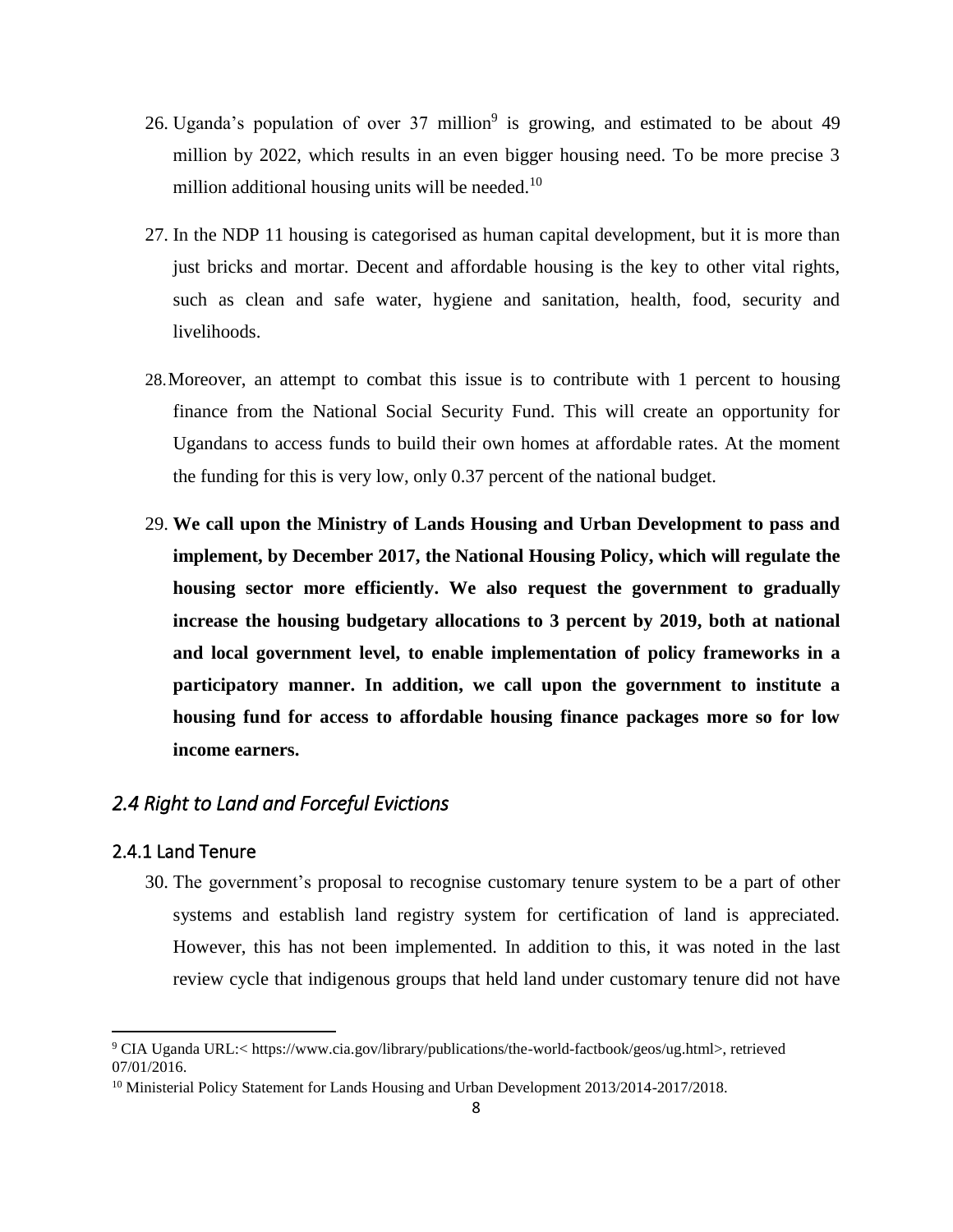documentation regarding ownership. The Land Act of 1998 established a mechanism to acquire a certificate of customary ownership, hence this provision has still not been implemented. As a result of this, there are rampant land conflicts at all levels and it is especially of big concern in northern Uganda where land wranglers and disputes is a big problem.

31. **We strongly urge the Ministry of Lands, Housing and Urban Development to ensure support and guarantee secure land tenure system, which facilitates sustainable use of resources and land management. In order to achieve this, we call on for the government to allocate resources for the implementation of the National Land Policy, which seeks to synchronise all existing land legislation.**

#### <span id="page-9-0"></span>2.4.2 Land Evictions

- 32. Uganda's government, over the years, has put in place legislation regulating land ownership e.g. Land Act 1998 (Ch. 277), Land Acquisition Act 1965 (Ch. 266) and Regulation of Titles (Ch. 230). However, the government has not taken affirmative actions to address land conflicts. There is no comprehensive policy and legal framework guiding land and housing evictions in Uganda, which has resulted in gross violation of human rights during numerous evictions in Uganda.
- 33. One of these numerous evictions took place in Kampala February 2013. Over 1000 residents of Kampala's Nsambya Railway Quarters were evicted from their homes to pave way for the redevelopment of the land by a foreign investor. Hence some of these lost property, their neighbours, the culture of sharing and the culture of pooling resources to make it through another day. In May 2014 Land wrangles led to evictions in Lamwo district of northern Uganda. Thirteen households were evicted, without notification or time to relocate, from Laguri village in Ywaya Parish in Padibe West Sub County on orders of Kitgum Grade I magistrate. The Laguri Village LC1 Chairperson says residents lost household property, food supplies and equipment, livestock and colossal sums of money during the eviction.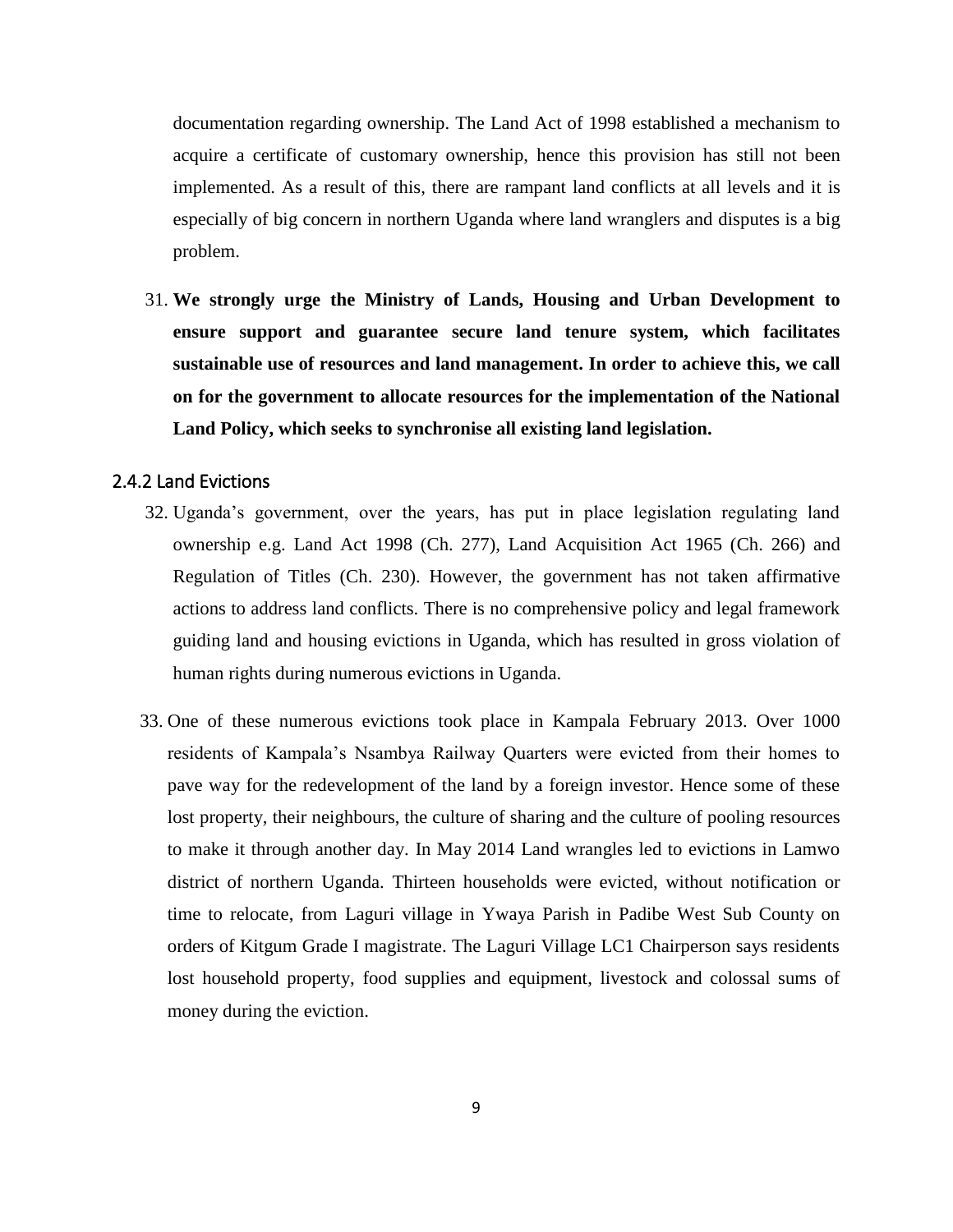- 34. Moreover, in January 2015 Nabagereka Primary School, located in Kisenyi, Kampala, was demolished. The court bailiffs, which demolished the school, claimed that the land had been leased to a private investor (Boost Investments), while the current tenant was not given time to remove their property. This led to a lost vital equipment and teaching materials of the government as well as 1443 children lost the ability to go to school, since they do not afford private schools in the city. Accordingly these land evictions can violate several rights, they do not only deprive people of their land but also the right to education, right to liberty and right to life, as some of the evictions have ended in death.
- 35. **We, therefore, urge the Ministry of Lands, Housing and Urban Development to develop eviction guidelines by 2020. In addition, we call upon the Ugandan government to institute a country-wide resettlement strategy that addresses land and housing evictions as well as a resettlement due to natural disasters.**

# <span id="page-10-0"></span>*2.5 Equal Rights for Women and Men*

 $\overline{a}$ 

#### <span id="page-10-1"></span>2.5.1 Women's Rights and Non-Discrimination

36. During the review in 2011 Uganda accepted the recommendation to put in place a comprehensive strategy including review and formulation of legislation, to modify or eliminate traditional practices and stereotypes that discriminates women.<sup>11</sup> In June 2015 the Ministry of Gender Labour and Social Development in partnership with UNICEF launched the National Strategy for the Elimination of Child Marriage and Teenage Pregnancies. The national strategy articulates the principles, strategic objectives, actions, coordination mechanisms, and resources that will ensure effective implementation of the actions/interventions to end child marriage and teenage pregnancy. However, more work needs to be done in regard to the popularisation, funding and implementation of the strategy so as to achieve the desired goals. We appreciate the action taken, however we are still concerned, since very little actions, except the above strategy, has been taken to eliminate stereotypes and traditional practices that discriminates women.

<sup>11</sup> A/HRC/19/16 General Assembly, Human Rights Council Nineteenth session Agenda item 6, Universal Periodic Review, Uganda paragraph 111.4 (from Poland).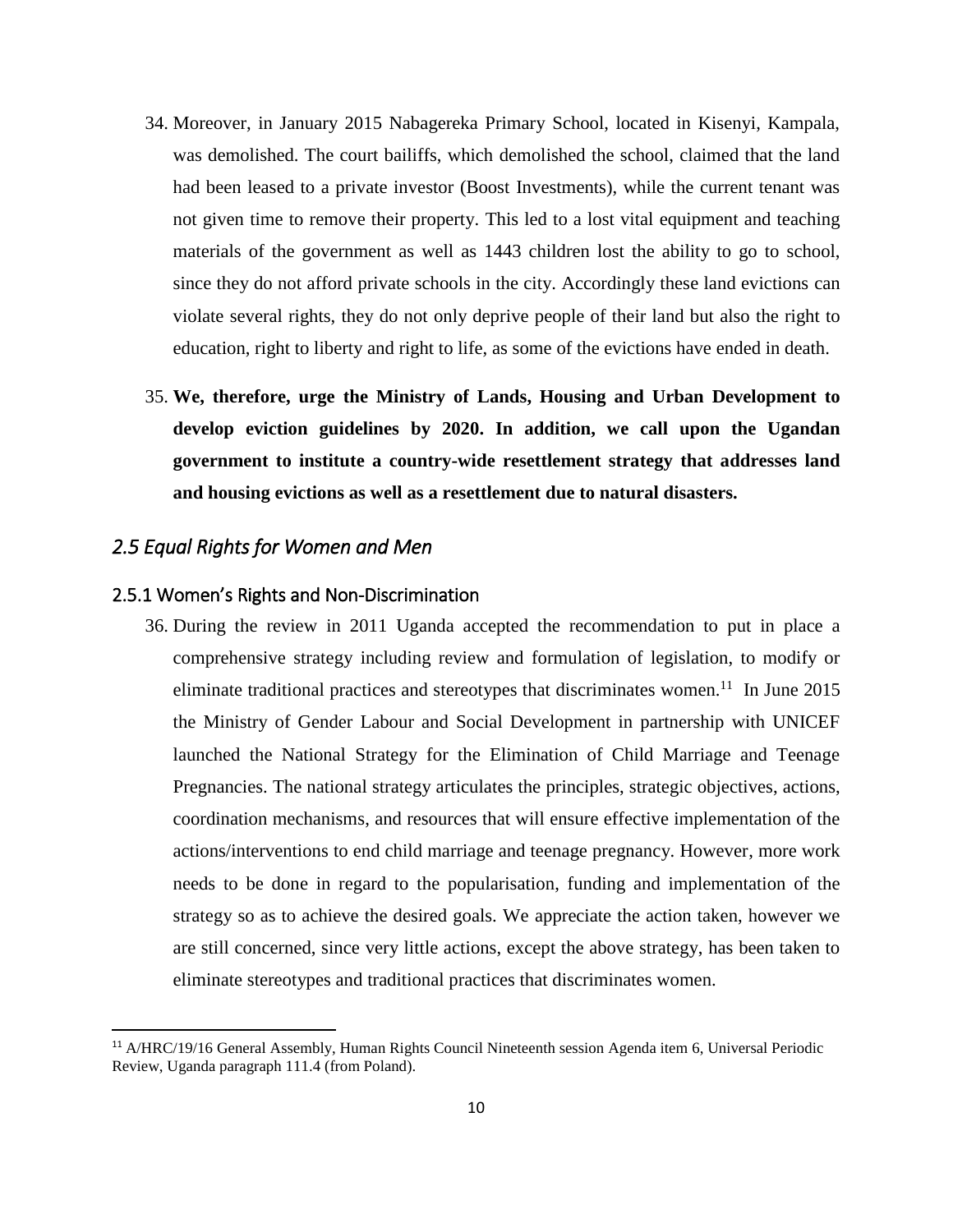- 37. As an illustration, educational books in primary and secondary school still communicate stereotypes. Though not explicit, educational materials seem to fan inequality in household labour distribution, what profession a man or woman can or cannot pursue and who can make decisions, among other areas. For example, the silent message is that women are responsible for the domestic work and that men are the heads of household and bread winners. Furthermore, stereotypes are also communicated through some school cultures such as having boys as the head prefect and girls as the assistant head prefect. Ministry of Education needs to be sensitised about the educational material and adapt a gender sensitive approach to materials and curriculums. This is vital since the things children are taught are often carried on into adulthood. It is therefore of great importance to eliminate stereotypes and practices that encourage inequality, particularly at an early age.
- 38. Another issue related to traditional practices that is unfavourable for women and girls is that sons are the automatic heirs of their parents' estate. It is highly unlikely that a parent will bequeath their inheritance to a daughter, especially land which is the main capital for production in Uganda. The argument advanced is that women will be married and inherit property of their husbands. This is of great concern since it results to unequal conditions for men and women.
- 39. We are cognisant that Ugandan laws stipulate that women and men in Uganda have equal property rights, including the right to acquire, inherit, maintain and dispose of properties. However, currently only 27 percent of registered land is owned by women. Although 70 percent of the women are engaged in agriculture and less than 20 percent, of those, control outputs from their efforts. Women compromise of the majority of labour force in the agricultural sector. We are greatly concerned with the application of the customary laws and other oppressing laws against women, especially on matters related to inheritance, marriage and property ownership.
- 40. Although Uganda's statutory laws grant men and women equal rights to land and other property regardless of their marital status, application of these laws has been mired by a number of factors. First, legal pluralism that stems from the recognition of both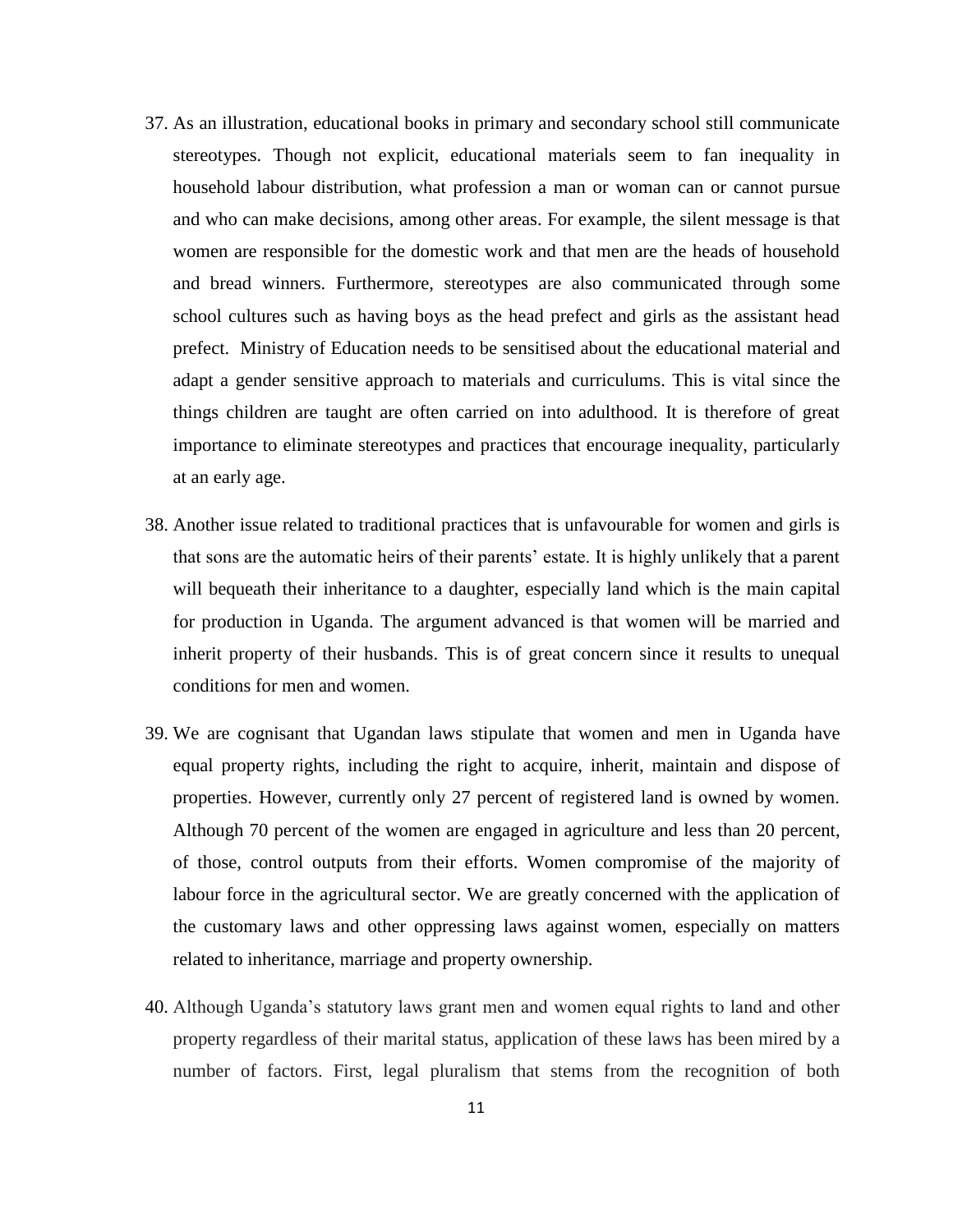customary and statutory land tenure in the Constitution and the Land Act results in multiple conflicts between customary and statutory laws, which are often not mediated by statutory provisions as prescribed in the Constitution. The application of statutory laws is further complicated by a number of factors, including lack of knowledge of the laws and poor access to justice. The weak institutional capacity of the legal system, particularly in rural areas, also prevents effective enforcement and administration of the laws.

- 41. Women's lives and livelihoods, and those of their families, and ultimately the nations, are tied to land. Because of their gender roles in providing food and fuel for the family, it is very important that women's land rights are protected and promoted, and their tenure security assured. It is only in protecting women's land rights that women's productivity can increase, and in turn the health and wellbeing of the family will improve.
- 42. During the last review Uganda also agreed to implement the recommendation, to harmonise civil, religious and customary legislations in regards to CEDAW, with special attention to revise and amend the current version of the bill on Marriage and Divorce.<sup>12</sup> However, four years later, the Marriage and Divorce Bill has still not been passed, which means women are not given the same property rights as men, as well as polygamy is still legal, for men. However, even if the current Marriage and Divorce Bill were to pass it will still allow followers of the Islamic faith to practice polygamy.
- 43. **We therefore call on the government to take immediate appropriate measures to eliminate all forms of discrimination against women in line with the Convention on the Elimination of All Forms of Discrimination against Women (CEDAW). In doing so, the government should, with immediate effect, put in place a comprehensive strategy and effective legislation to eliminate practices that discriminates females. Hence the government of Uganda should implement the 2014/-2020 National Strategy to End Child Marriage and Teenage Pregnancy. In addition to this, the**

<sup>&</sup>lt;sup>12</sup> A/HRC/19/16 General Assembly, Human Rights Council Nineteenth session Agenda item 6, Universal Periodic Review, Uganda paragraph 111.29 (from Mexico).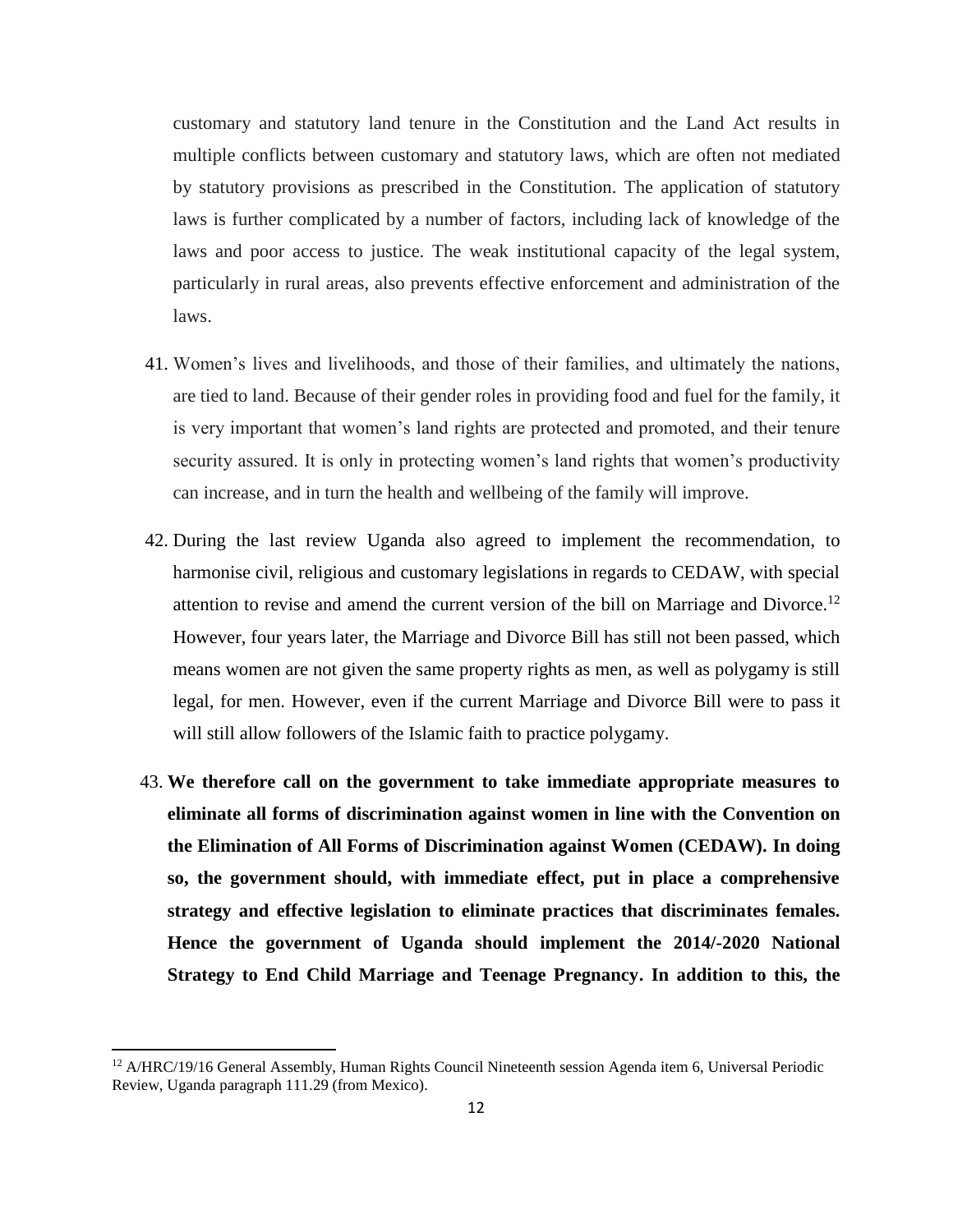**Ministry of Education should review and engender the curriculum and instruction materials.**

44. **Moreover, we call on the Ugandan government to pass the Marriage and Divorce Bill by June 2017, which among other provisions proposes married persons and cohabitants to make arrangements as to how property will be owned at, during and after dissolution of marriage. In addition, we recommend that the National Land Policy which obligates government to provide for joint spousal co–ownership of family land and home should be implemented by 2019. We also recommend the government to establish a land fund for women to enable them to own and control land, to engage cultural institutions to popularise the Land (Amendment) Act (2010) and to promote ownership and inheritance of land by women and girls.** 

#### <span id="page-13-0"></span>2.5.2 Female Genital Mutilation

- 45. We acknowledge the action taken in 2010 to prohibit female genital mutilation, FGM, through the Female Genital Mutilation Act. However, during Uganda's first review it was noticed that the implementation of the prohibition of the FGM Act of 2010 was not effective.<sup>13</sup> Six years after the act was introduced it is yet to be effectively implemented. There is a gap between practice and law. A big multiplicity of issues remains in order to see the effective implementation of the FGM Act. The women whose (financial) livelihood is dependent on FGM have not been offered alternative income options; low levels of awareness exist in these communities on the harmful effects of FGM; men look at uncircumcised women as children and therefore cannot marry them causing more women to do it. All these point to misinformed socio-cultural beliefs and practices which need to be effectively targeted for redress in order for the entire community men, women, girls, and boys to support the end of FGM.
- 46. It is also important to sensitise the community and make them aware not only of the law but also about the dangers with the practice in order to change the customs and the societies view on FGM, thus one should not be stigmatised for not being circumcised.

<sup>&</sup>lt;sup>13</sup> A/HRC/19/16 General Assembly, Human Rights Council Nineteenth session Agenda item 6, Universal Periodic Review, Uganda paragraph 111.46 (from Poland).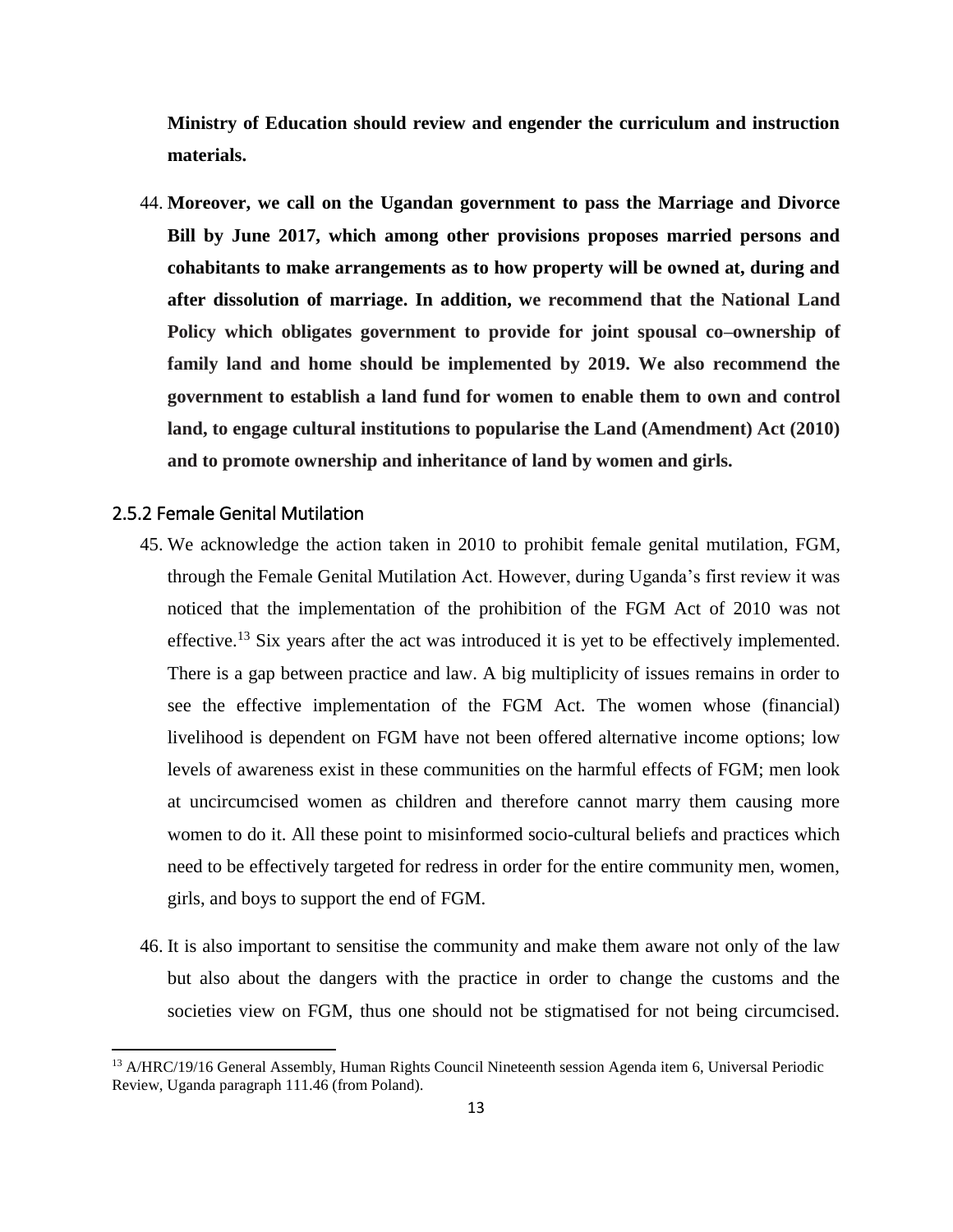There are incidences of where men do not want to get married to uncircumcised women. In addition, it is not just a national dilemma but a regional one, since there are evidence showing that there is a large flow of women and girls crossing the Kenyan border to practice FGM and then return later to avoid the law enforcement officers. It is thus of great importance that Uganda together with their neighbouring countries collaborate to combat FGM.

47. **We urge the government of Uganda to honour its commitment and ensure effective prevention of FGM by establishing a body under the Ministry of Gender, by 2018, in charge of coordinating the implementation of FGM Act. In addition the government of Uganda should put in place more strict punishments for perpetrators of FGM as a way of dissuading communities from the practice.**

### <span id="page-14-0"></span>2.5.3 Sexual and Gender Based Violence

- 48. As a result of the Human Rights Council's nineteenth session, in 2011, Uganda agreed to prevent, investigate and prosecute sexual and gender based violence towards all women.<sup>14</sup> However, we are deeply concerned about the prevalence of sexual and gender based violence, SGBV, as well as the lack of awareness regarding it and regulations/laws in place for combating it by both the citizens and the authorities. We appreciate the actions taken regarding establishing the gender violence desks at police stations, however there are not enough of them, since every station does not have an established desk. Neither are the assigned officers well equipped on how to deal with GBV cases. Additionally, the police gender desks need to be complemented with other tools and mechanisms to enforce the law. The methods could include having community based response mechanisms to cases of GBV and a comprehensive monitoring and follow up mechanism of the cases**.**
- 49. Moreover, the legal support for women in the magistrate courts are very limited, there are few lawyers (one per magistrate court), which is not enough to handle the cases efficiently. To be able to fully investigate, and also prevent, there is a need to have

<sup>&</sup>lt;sup>14</sup> A/HRC/19/16 General Assembly, Human Rights Council Nineteenth session Agenda item 6, Universal Periodic Review, Uganda paragraph 111.52 (from Chile).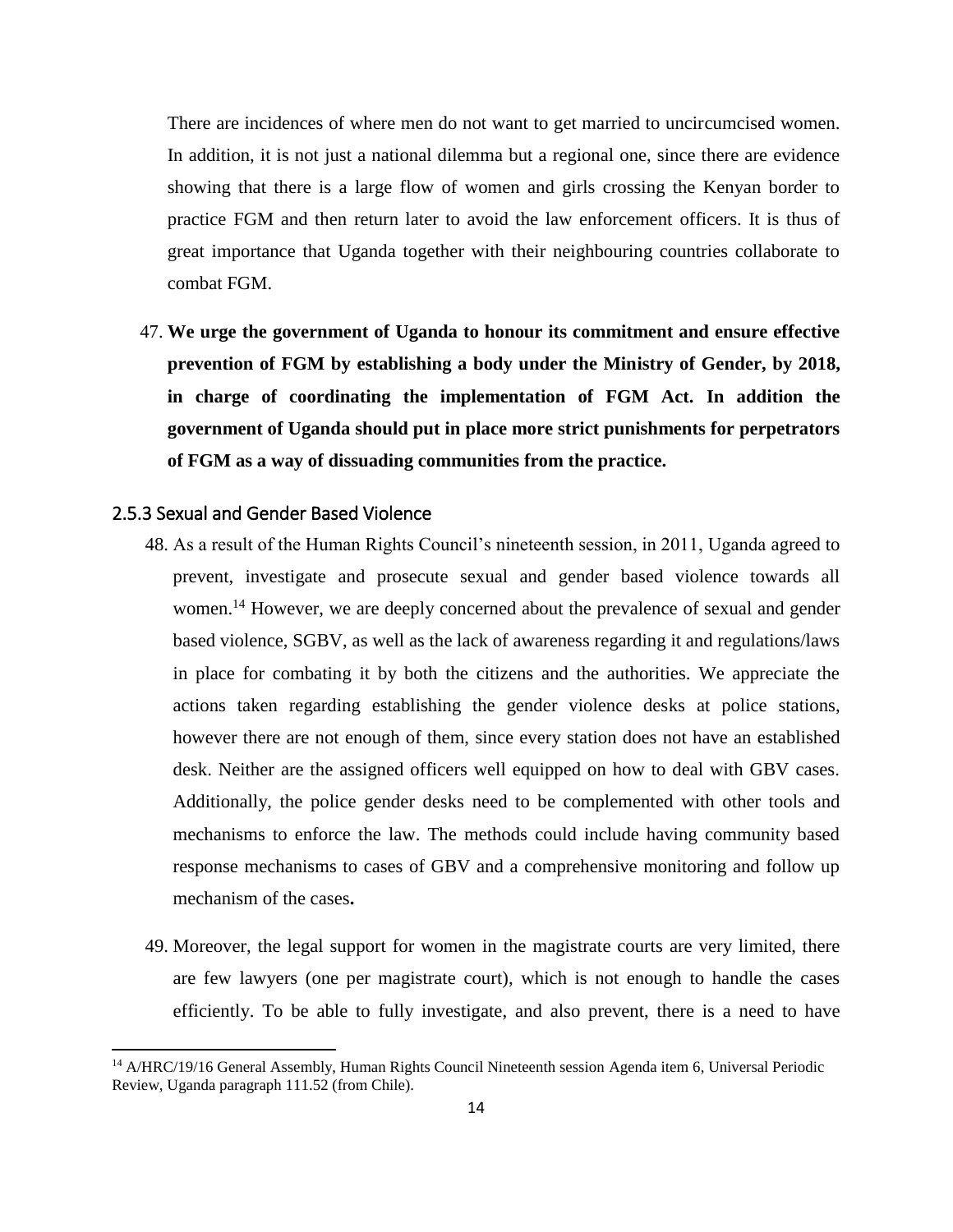protection mechanisms in place such as shelters for survivors of SGBV. Most of the ones currently in place are few and are run by NGOs and not the state.

- 50. Furthermore, Uganda also accepted to ensure implementation of laws protecting women from violence including sexual harassment.<sup>15</sup> In order to accomplish that it is necessary to have a law prohibiting rape within the marriage. The absence of this regulation hinders women from being protected from sexual violence, within their home and it is also degrading for women, since it implies that the husband has the right of sex whenever he wants, without the wife's consent which intrudes the women's rights. Hence the current legislation is inadequate to combat sexual and gender based violence because of the exclusion of martial rape and the narrow definitions of rape and circumstances of sexual assault or harassment.
- 51. **We call upon the Ugandan government to ensure effective implementation of laws in regards to sexual and gender based violence, including the Domestic Violence Act 2010, and pass the Sexual Offences Bill by 2018 as well as to offer adequate preventive and protection mechanisms for survivors of sexual and gender based violence.**

#### <span id="page-15-0"></span>*2.6 Additional Human Rights*

#### <span id="page-15-1"></span>2.6.1 Right to Health

 $\overline{\phantom{a}}$ 

52. According to the 2014 Uganda HIV and AIDS Country Progress Report<sup>16</sup>, Uganda has registered a 27 percent decline in new HIV infections for the period 2010 to 2014 but is still classified as a high burden country with high numbers of persons living with HIV. There are concerns that those living with HIV do not have adequate access to treatment and that this leads to orphans and increased vulnerability for children living in families where parents or guardians are living with HIV. In Uganda stigmatisation and

<sup>&</sup>lt;sup>15</sup> A/HRC/19/16 General Assembly, Human Rights Council Nineteenth session Agenda item 6, Universal Periodic Review, Uganda paragraph 111.45 (from Czech Republic).

<sup>16</sup> 2014 Uganda HIV and AIDS Country Progress report, Uganda Aids Commission, 2015. Could be found at URL:

[<sup>&</sup>lt;http://www.unaids.org/sites/default/files/country/documents/UGA\\_narrative\\_report\\_2015.pdf>](http://www.unaids.org/sites/default/files/country/documents/UGA_narrative_report_2015.pdf)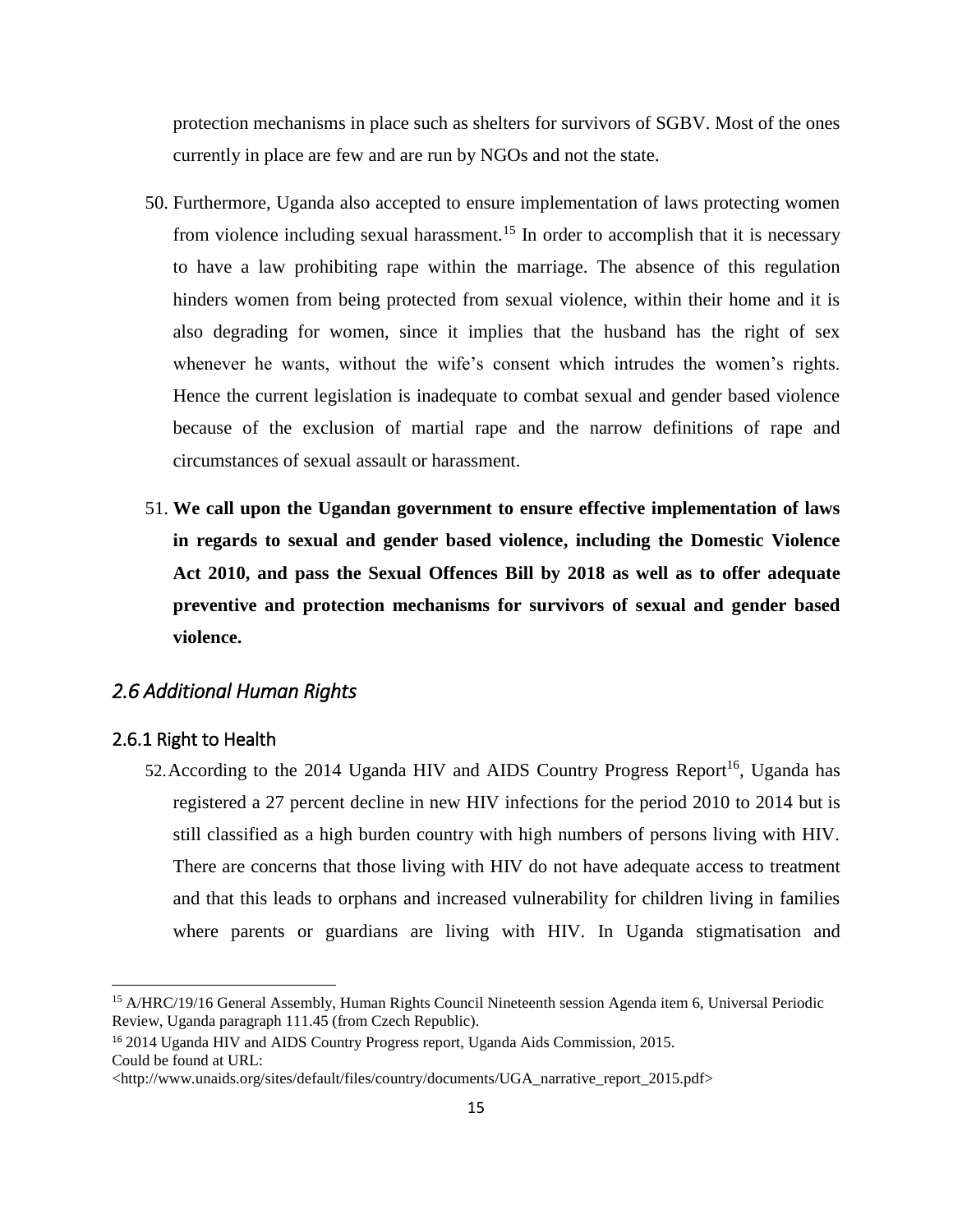discrimination of the infected and/ affected remains a big problem as such individuals are excluded from potential spaces for socio-economic development.

- 53. During the first review cycle Uganda accepted the recommendation to create health insurance scheme for the poor including increased access to sexual and reproductive health services,<sup>17</sup> unfortunately no actions with visible results are made. The Minister of health states that the issue is under discussion, hence it has not reached the parliament yet.
- 54.**We therefore call upon the Ugandan government to fulfil their commitment to enhance access to sexual and reproductive health services by gradually increasing the health budget to reach 15 percent, by 2019, in line with the Abuja declaration<sup>18</sup> . It is also urgent to increase budget allocation to primary health care to reduce disease prevalence and to create a health insurance scheme for the poor.**

#### <span id="page-16-0"></span>2.6.2 Civil Rights Violations

 $\overline{\phantom{a}}$ 

55. In the previous review cycle Uganda accepted the recommendation to ensure that human right defenders can perform their duties free from harassment and intimidation in line with international standards.<sup>19</sup> Nonetheless, laws that limit freedom of assembly still exists for example the Public Order Management Act, which does not honour the commitment since human rights defenders cannot freely demonstrate or meet. The Non-Governmental Organizations Act assented to the President on January 30, 2016 places numerous restrictions on the operations of non-governmental organisations. Additionally, the brutality by the police is another issue that hinders human rights defenders to freely work in a safe environment. The recent clamp down of the media; the internet, arbitrary arrests and the heavy presence of the police and army in communities during the 2016 general elections have been seen as violations on civil rights.

<sup>&</sup>lt;sup>17</sup> A/HRC/19/16 General Assembly, Human Rights Council Nineteenth session Agenda item 6, Universal Periodic Review, Uganda paragraph 111.92, 112.41 (from Belgium).

<sup>18</sup> Abuja Declaration on HIV/AIDS, Tuberculosis and Other Related Infectious Diseases (OAU/SPS/ABUJA/3) 2001.

<sup>&</sup>lt;sup>19</sup> A/HRC/19/16 General Assembly, Human Rights Council Nineteenth session Agenda item 6, Universal Periodic Review, Uganda paragraph 111.76 (from Slovakia).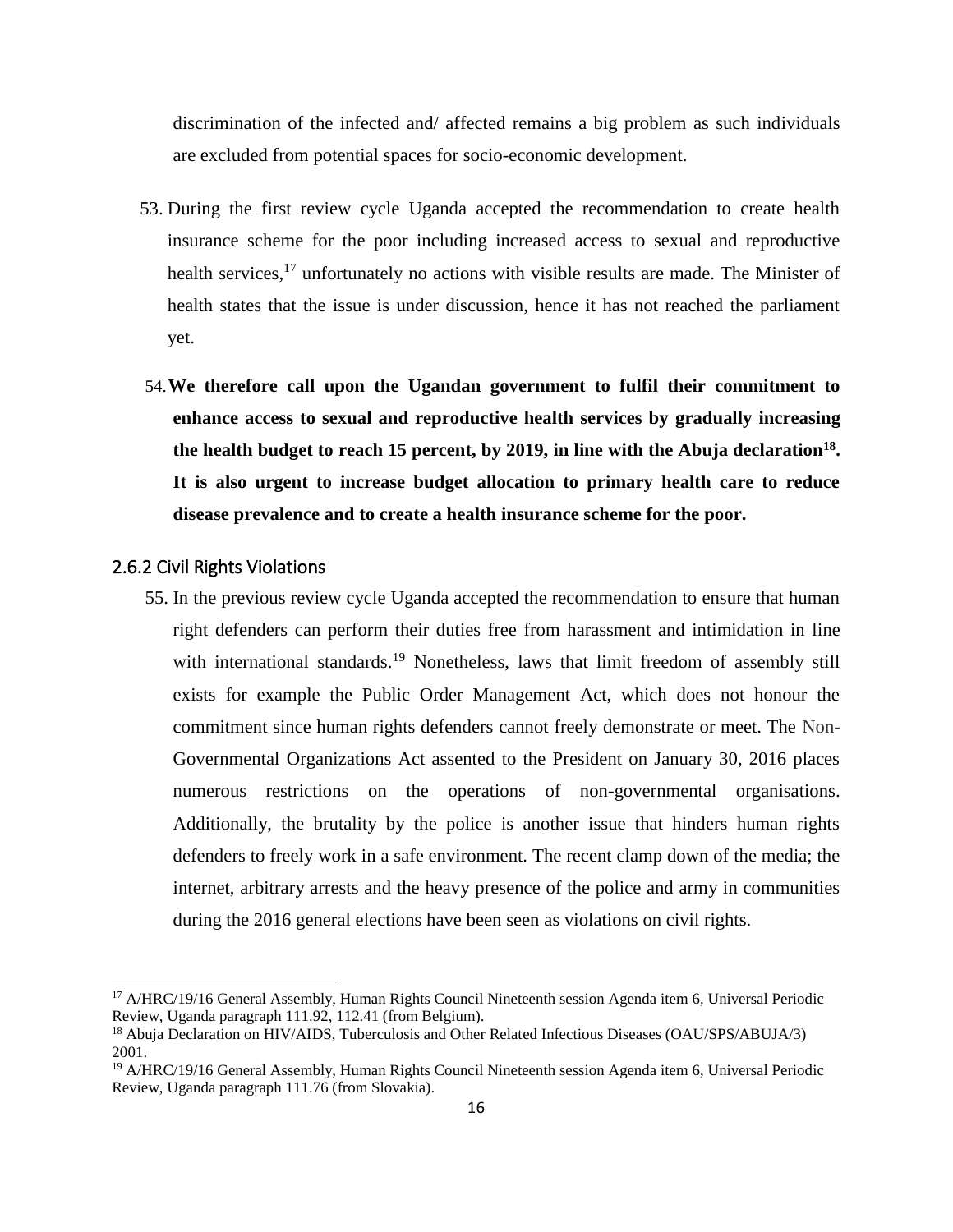- 56. Uganda also accepted a recommendation in the first review cycle to integrate human rights instruments into domestic law.<sup>20</sup> However, it is crucial that the Human Rights Commission is independent from the government. The President, has thereby, the power through the constitution to appoint the Human Rights Commission. In order to work effectively and raise issues of human rights concern, it is necessary that the commission is not influenced by the state. The Human Rights Commission should be an independent body to enable them apply for funding elsewhere as well as to enable them fulfil their mandate to educate people about human rights.
- 57. **We therefore call on the government to honour its commitments and ensure that human rights defenders can perform their duties free from harassment and intimidation in line with international standards. Additionally, make the current Ugandan Human Rights Commission an independent body, by 2018, which is not appointed or influenced by the government.**

<sup>&</sup>lt;sup>20</sup> A/HRC/19/16 General Assembly, Human Rights Council Nineteenth session Agenda item 6, Universal Periodic Review, Uganda paragraph 111.1 (from Chad).